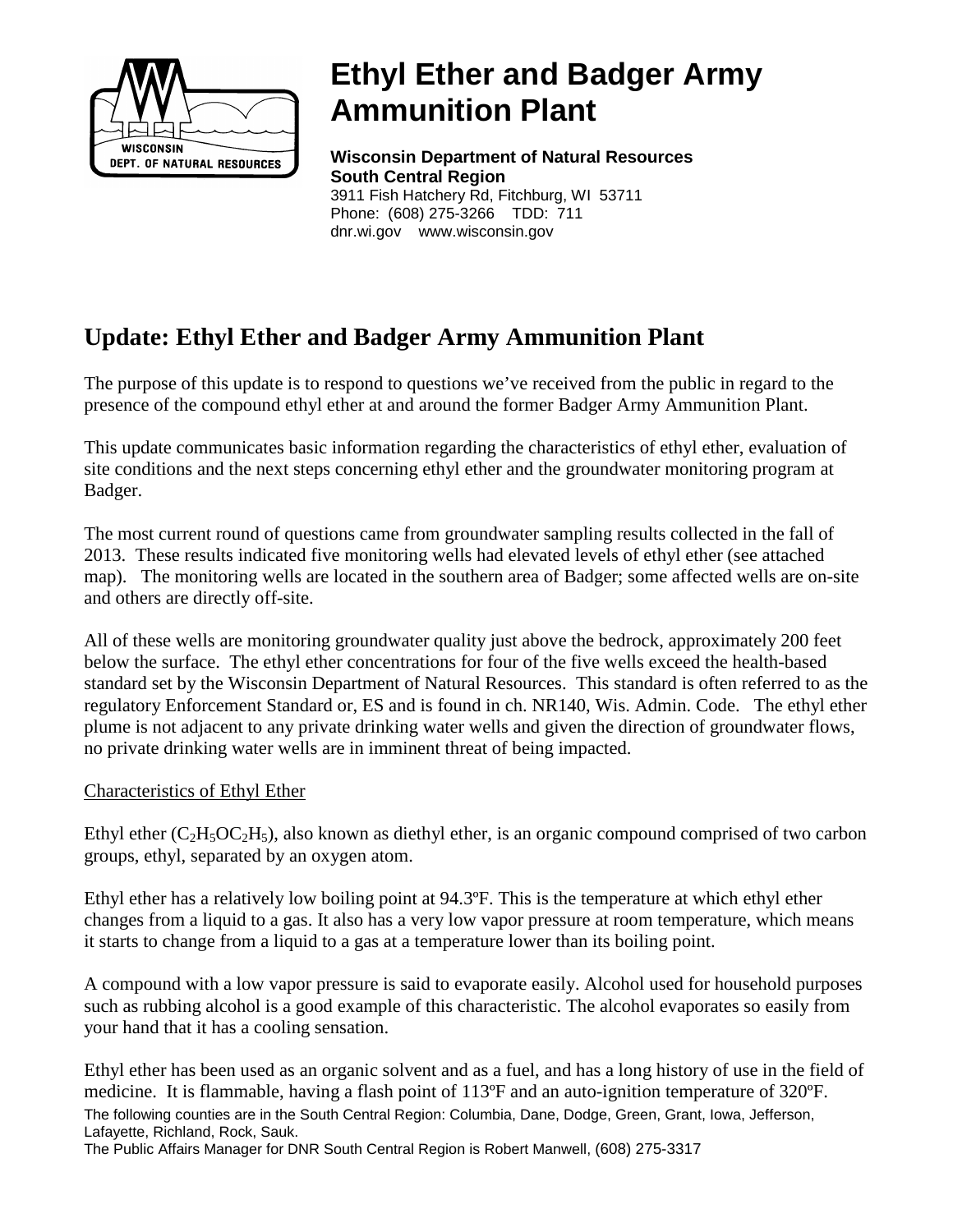Ethyl ether is soluble in water and has a density less than one gram per cubic centimeter ( $g/cm<sup>3</sup>$ ). It is less dense than water and will float on top of a body of water.

The ES for ethyl ether is 1,000 micrograms per liter  $(\mu g/L)$  which is the equivalent of 1,000 parts per billion (ppb). This is the maximum allowable concentration of ethyl ether in drinking water believed safe for human consumption.

Ethyl ether is one of many compounds that are measured as part of the volatile organic compounds (VOC) laboratory analysis for groundwater samples collected at Badger over the years. Ethyl ether is known to be naturally occurring in only a few environments and is only known to be a potential breakdown product of some alcohols.

Because of the characteristics of ethyl ether, it acts very differently in soil and groundwater than other chemicals. Because it evaporates so easily, it is rarely found in high permeability surface soils such as the sands and gravels typical of Badger soils long after it is released.

The exception to this would be for significant or catastrophic releases. Ethyl ether can be trapped in low permeability soils such as clay, but because of its solubility in water, it will not be trapped for long periods if there is a high level of infiltration of precipitation or the clay is in contact with ground water. Ethyl ether dissolved in water will remain, but it diffuses quickly in the water mass and, because of the low vapor pressure, ethyl ether will evaporate from water when it comes into contact with air.

#### The application of this science to Badger

During the fall 2013 scheduled groundwater monitoring event, five wells near the southern boundary of Badger had elevated detections of ethyl ether. In four of these wells the concentration of ethyl ether exceeded the ES found in ch. NR 140, Wis. Admin. Code.

The department has defined a groundwater plume, based on detection of ethyl ether, at the monitoring wells. This plume has not been detected in the past and there is no evidence that the plume has migrated from another location.

Given the history of known groundwater flow direction in this area it is anticipated that the newly detected plume of ethyl ether will follow this known plume flow direction. If this is the case, there are no private drinking water wells in the immediate path of the plume. However, the department and the Army will continue to monitor its location closely.

The Army and DNR have put significant effort into examining possible sources and explanations as to how ethyl ether got to this location in such a high concentration. We have found no conclusive evidence that would completely support or rule out any of these explanations.

What can be concluded is, given the concentration of ethyl ether found in the monitoring wells near the southern boundary of Badger, there was likely a significant or catastrophic release of ethyl ether.

While there is no direct link between the observed ethyl ether in groundwater and a known source at the site, the department will continue to look for possible sources. But more importantly, the department will continue to monitor the situation so that actions can be taken in the future, as necessary, to prevent the plume of ethyl ether from impacting a private drinking water well.

### **Monitoring wells detecting ethyl ether with observed concentrations of ether at each well**